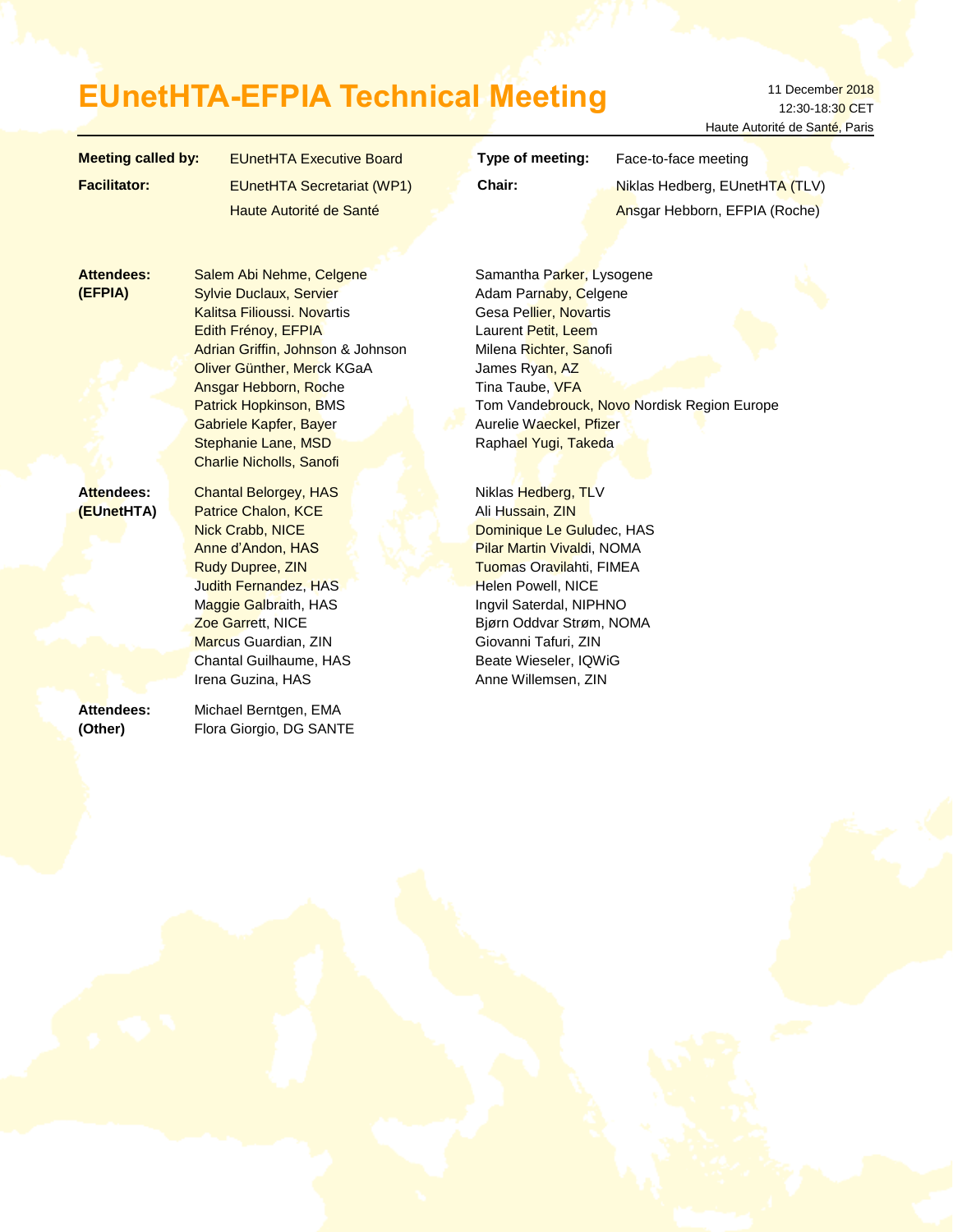# **Minutes**

| Agenda item #1:     |                                                       | Welcome, introductions and adoption of the agenda                                                                             | <b>Presenter:</b> | Niklas Hedberg, EUnetHTA<br>(TLV)        |
|---------------------|-------------------------------------------------------|-------------------------------------------------------------------------------------------------------------------------------|-------------------|------------------------------------------|
|                     |                                                       |                                                                                                                               |                   | Ansgar Hebborn, EFPIA<br>(Roche)         |
| <b>Discussion:</b>  |                                                       |                                                                                                                               |                   |                                          |
| each participant.   |                                                       | The chairs welcome participants to the meeting and thank everyone for their time. This is followed by a short introduction by |                   |                                          |
| <b>Conclusions:</b> |                                                       |                                                                                                                               |                   |                                          |
|                     | The agenda is adopted without changes.                |                                                                                                                               |                   |                                          |
|                     |                                                       |                                                                                                                               |                   |                                          |
|                     | <b>Agenda item #2:</b> Governance changes in EUnetHTA |                                                                                                                               | <b>Presenter:</b> | <b>Niklas Hedberg, EUnetHTA</b><br>(TLV) |

#### **Discussion:**

**EUnetHTA briefly presents a summary of governance changes in the project.** 

A new risk register has been created to log potential challenges and issues in real-time. A new chair of the Executive Board has also been elected (Niklas Hedberg, TLV) as well as two vice-chairs (Chantal Belorgey, HAS and Zoe Garrett, NICE). The function and role of the Executive Board was clarified in the process and part of this meant realigning task groups to fall under the Board's oversight. The Board also now meets more frequently with more face time, providing greater opportunities for discussion and reflection.

Work has also begun on the future model of collaboration on HTA (WP1 deliverable). The model will take into consideration achievements of current and former Joint Actions as well as the legislative proposal on European HTA framework currently under discussion before Parliament and Council.

NIPHNO briefly recaps the structural changes in Work Package 4. This includes the addition of the Norwegian Medicine Agency (NOMA) as an additional co-lead partner, who will be jointly responsible for Joint Assessments.

# **Conclusions:**

Participants acknowledge the update on the state of governance in EUnetHTA.

|          | <b>Agenda item #3:</b> Joint Production and National Implementation | <b>Moderators:</b> | Edith Frénoy, EFPIA  |
|----------|---------------------------------------------------------------------|--------------------|----------------------|
| Part one |                                                                     |                    | Giovanni Tafuri, ZIN |

#### **Discussion:**

a) Experience of REAs – Improvement of the process and submission requirements | Rudy Dupree and Anne Willemsen, ZIN

ZIN describes the improvements to the process resulting from the interactions with manufacturers and the lessons learned from the experience with REAs. The improvements are related to different stages of the process covering the scoping phase, submission requirements, templates and stakeholder engagement. The scoping face-to-face meeting also now focuses more on the PICO.

ZIN clarifies the process regarding the selection of authors and co-authors. Particular attention is paid to those partners who can indicate re-use.

EFPIA relay that it was positive to see scoping is now focusing on PICO. The scoping face-to-face meeting is roughly two to three months before CHMP opinion. Some discussion followed on the resolution of potential differences regarding the uptake of the PICO at a national level. EUnetHTA indicated that resolution of potential differences can encompass discussion within the assessment team, with the coordination team and ultimately with intervention of the senior scientific officer.

General agreement that discussing implementation and re-use early on in the assessment is a positive step forward. Sanofi recommends greater definition of the scoping process. Communication with the company, around the time when the assessment is due to be made public, is important and must be encouraged.

Based on earlier discussions, EUnetHTA no longer requires a draft submission file but requires a scoping document. At the same time, EUnetHTA created a more comprehensive Letter of Intent. It was raised that the current Letter of Intent could serve as the scoping document to inform the team for the scoping F2F meeting.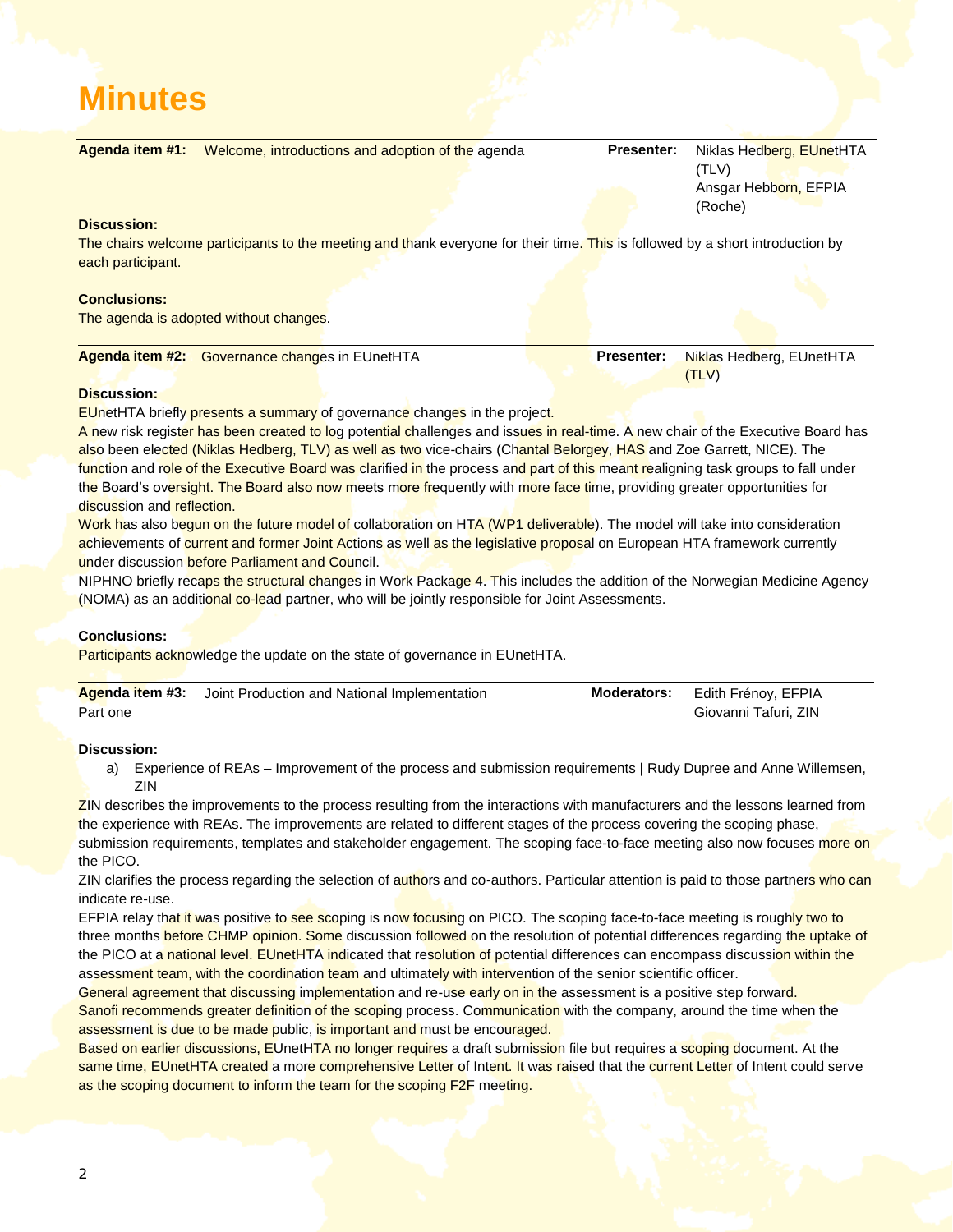#### b) Use of reports at a national level | Nick Crabb, NICE

A general discussion on criteria to define implementation took place. Regarding Midostaurin, there is agreement that Information from country colleagues correlates with EUnetHTA findings.

J&J emphasise the need for a common definition of categories of reuse, to ensure alignment between all stakeholders on interpretation of uptake.

c) Brief update on the EUnetHTA Prioritisation List (EPL) | Rudy Dupree and Anne Willemsen, ZIN ZIN provides a brief update on the status of the EUnetHTA Prioritisation List. It is stressed that this is an ad-hoc activity aimed at producing assessments with high uptake rates and to increase production. Voluntary submissions are welcomed and continue to be the central method of obtaining products for Joint Assessments.

d) Topic Identification, Selection and Prioritisation (TISP) – Update | Ingvil Saterdal, NIPHNO A brief exchange was held on the topic, with questions relating to the procedure taken up by NIPHNO.

#### **Conclusions:**

a) Experience of REAs - Submission requirements | Rudy Dupree and Anne Willemsen, ZIN A thorough description of the submission dossier (core submission dossier and appendices) is provided by ZIN. ZIN stressed that the submission dossier is to be shared with the entire assessment team, and that the authoring team is free to cite from the submission dossier in the Joint Assessment report.

To facilitate national implementation, the core submission dossier is to be made public at time of the publication of the final Joint Assessment report. It was clarified that appendices to the submission dossier, such as Clinical Study Reports, can be cited in the Joint Assessment reports but will not be made public by EUnetHTA.

b) Experience of REAs – Process of assessment | Rudy Dupree and Anne Willemsen, ZIN WP4 pharma will critically look at the current template for the scoping document and the Letter of Intent template to reduce duplication of work.

To strengthen national impact of the Joint Assessment reports, WP4 is looking into whether it is feasible to publish reports closer to the EC decision (official market authorisation). EFPIA will look into technical details, such as if the company can share the draft EPAR.

c) Use of reports at a national level | Nick Crabb, NICE

Agreement that the continuation of WP7 work on implementation is key. A focus on non-duplication of joint work is essential from an Industry perspective.

Agreement that greater clarity on the definition of use is needed urgently in order to converge understandings. Agreement that mapping use and what it looks like from both perspectives would be useful and should be explored.

d) Brief update on the EUnetHTA Prioritisation List (EPL) | Rudy Dupree and Anne Willemsen, ZIN The update was welcomed by both sides. EFPIA underlined that for a future system of prioritisation to be robust, it must ensure iterative engagement with industry, starting early in the process and including a validation step before publication. The first EUnetHTA prioritisation list included factual mistakes that could have been avoided by fact checking with companies.

e) Topic Identification, Selection and Prioritisation (TISP) – Update | Ingvil Saterdal, NIPHNO The update was welcomed by both sides.

| <b>Action items</b>                                                                | Person responsible           | <b>Deadline</b>                                                                      |
|------------------------------------------------------------------------------------|------------------------------|--------------------------------------------------------------------------------------|
| ← Explore earlier publication of Joint Assessment reports                          | EFPIA and EUnetHTA WP4       | Q4 2019                                                                              |
| $\checkmark$ Define and send through constructive input on the scoping<br>document | <b>EFPIA</b>                 | Q4 2019                                                                              |
| $\checkmark$ Implementation survey for companies' experience in mapping<br>of use  | <b>EUnetHTA (NICE)-EFPIA</b> | Project initiated<br>findings to be included<br>in May 2019<br>implementation report |
| Agenda item #4<br><b>Guidelines and SOPs</b>                                       | <b>Presenter:</b>            | Various.                                                                             |

Agenda i Part two

**Discussion:**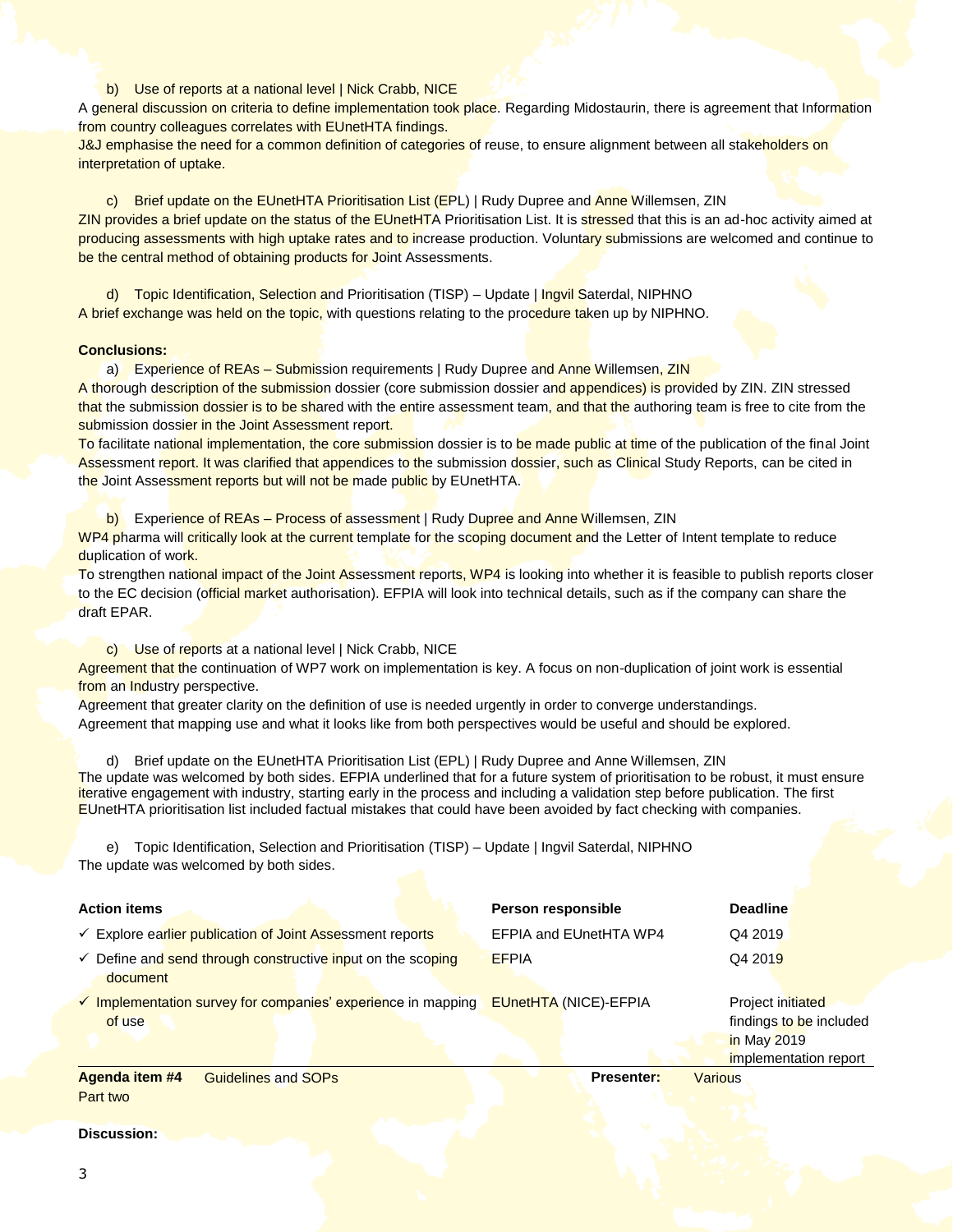#### a) SOPs – An update | Beate Wieseler, IQWiG

A brief update on the areas in which SOPs are being created for EUnetHTA is presented.

#### b) Methodological Guidelines - An update | Patrice Chalon, KCE

An update on the guideline production process is provided. It is highlighted that 15 guidelines have been published, two are under revision and a further two are under development. The completed guidelines are available to read on the EUnetHTA website. EUnetHTA continue to welcome any comments, suggestions and inputs on the methodological guidelines.

EFPIA underlined the need to engage the stakeholder community, including industry, in discussing and commenting on methodological guidelines, beyond public consultations (eg workshops), in line with prior experience at both EMA and national HTA level but also within EUnetHTA JA2. EFPIA expressed the need to, *de minimis*, set up a face-to-face meeting to discuss questions on comments and suggestions raised within the public consultation, in line with practice at national level (eg Germany).

## **Conclusions:**

a) SOPS - An update | Beate Wieseler, IQWiG The update was welcomed and acknowledged.

| Methodological Guidelines - An update   Patrice Chalon, KCE<br>b)                                                                  |                           |                 |
|------------------------------------------------------------------------------------------------------------------------------------|---------------------------|-----------------|
| The update was welcomed and acknowledged.                                                                                          |                           |                 |
| <b>Action items</b>                                                                                                                | <b>Person responsible</b> | <b>Deadline</b> |
| √ IQWiG and KCE to follow up on updates on methodological<br>quidelines<br>← EUnetHTA to consider how to best respond to the EFPIA | <b>IQWIG</b>              | Q4 2019         |
| request for discussing comments expressed on quidelines.                                                                           |                           |                 |
| Agenda item #4<br><b>Evidence Generation</b>                                                                                       | <b>Presenter:</b>         | Various         |

#### **Discussion:**

a) Experience on Early Dialogues | Maggie Galbraith, HAS

An update is provided on Early Dialogues and the Parallel Consultation process. HAS highlight that a survey was sent out to Industry participants following each ED procedure, the results of which are available in the accompanying slide deck. Further details can be requested with HAS.

b) Update on Post Launch Evidence Generation (PLEG) projects | Irena Guzina, HAS

An update is provided on EUnetHTA work surrounding PLEG projects. EUnetHTA confirms it would be happy to welcome initiations for pilots from Industry.

#### **Conclusions:**

a) Experience on Early Dialogues | Maggie Galbraith, HAS The sharing of experience was welcomed and acknowledged.

b) Update on Post Launch Evidence Generation (PLEG) projects | Irena Guzina, HAS

There is general agreement that the Parallel Consultation process has been very useful for companies and that work must continue on this.

Specific questions in the ED survey were discussed, EFPIA representatives suggested rewording some of them to avoid potential misunderstandings.

| <b>Action items</b>                                                            | <b>Person responsible</b> | <b>Deadline</b> |
|--------------------------------------------------------------------------------|---------------------------|-----------------|
| $\checkmark$ HAS to reconsider the wording of specific questions in the ED HAS |                           | Q4 2019         |
| survey                                                                         |                           |                 |

**Agenda item #5** Update from DG SANTE, European Commission **Presenter:** Flora Giorgio, DG SANTE

#### **Discussion:**